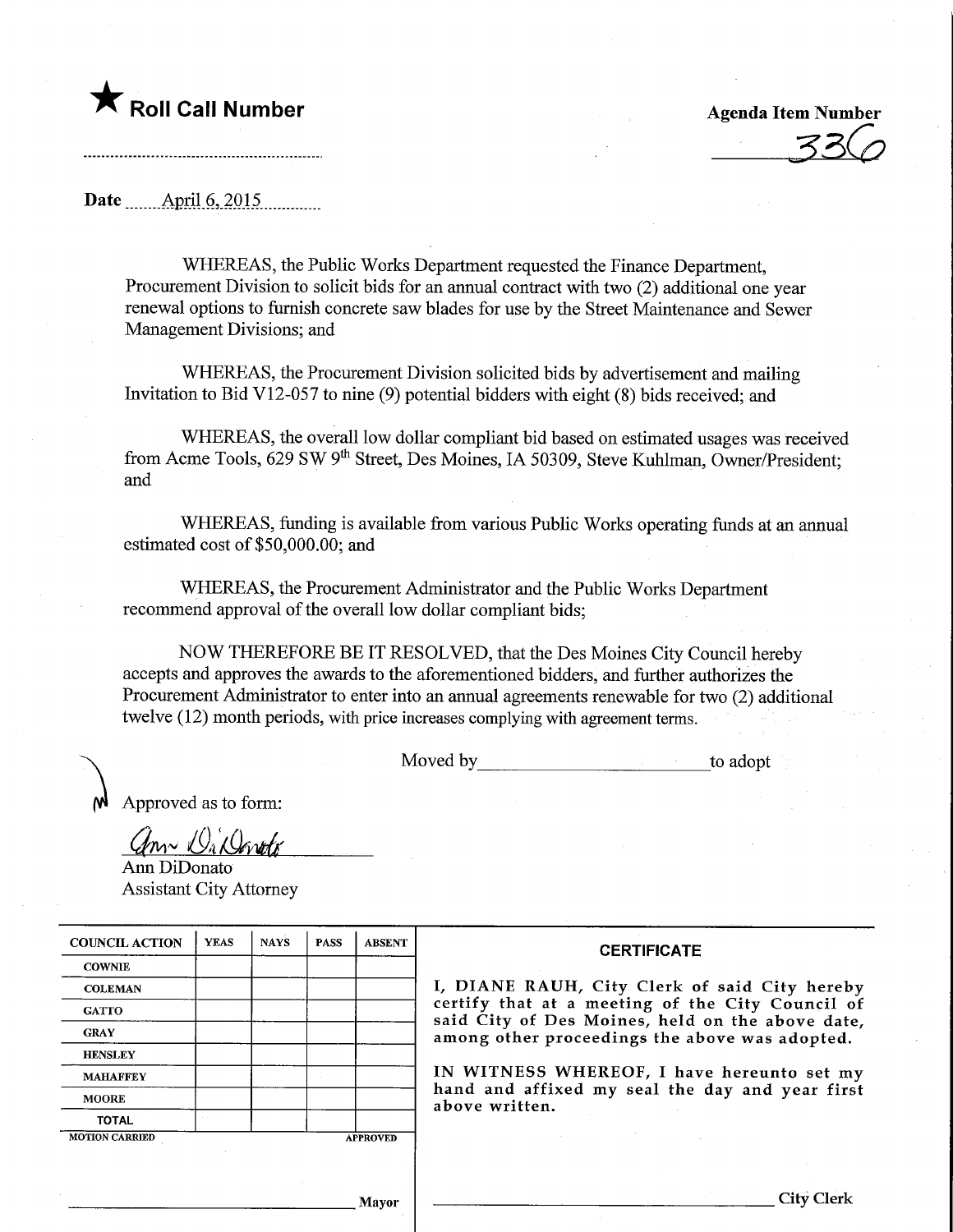## CITY OF DES M01NES - DEPARTMENT OF FINANCE - PURCHASING DIVISION

 $\sim$ 

 $\hat{\mathbf{r}}$ 

.<br>W<br>W

|                                                                                              | <b>Annual Agreement for</b><br><b>Concrete Saw Blades</b>                         |             | <b>Public Works</b>                                                                                          |             | Bid No. V15-088                                                            |             |
|----------------------------------------------------------------------------------------------|-----------------------------------------------------------------------------------|-------------|--------------------------------------------------------------------------------------------------------------|-------------|----------------------------------------------------------------------------|-------------|
|                                                                                              | Opened: 03/16/15                                                                  |             | Opened by: mv<br>Commercial Bag & Supply<br>1244 2nd Ave.<br>Des Moines, IA 50314<br><b>Net 30</b><br>3 days |             | Req. # -<br><b>Star Equipment</b><br>1401 2nd Ave.<br>Des Moines, IA 50314 |             |
| Bidder<br>Address<br>City<br>Terms<br>FOB:                                                   | Acme Tools<br>629 SW 9th<br>Des Moines, IA 50309<br><b>Net 30</b><br>$0 - 3$ days |             |                                                                                                              |             |                                                                            |             |
| Delivery:                                                                                    |                                                                                   |             |                                                                                                              |             |                                                                            |             |
| 40 EA - 26"X0.165X1" for Wet Cutting Cured Concrete<br>Make/Model<br>Warranty                | \$303.15<br>Diamond Vantage 2616 EWCY1-2<br>1 yr. mfg. defects/workmanship        | \$1,212.60  | \$306.47<br>Diamond Vantage 2616 EWCY1-2<br>Mfg. warranty                                                    | \$12,258.80 | \$314.23<br>Husqvarna                                                      | \$12,569.20 |
| 100 EA - 26"X0.165X1" for Wet Cutting Asphalt over Cured Concrete<br>Make/Model<br>Warranty  | \$315.10<br>Diamond Vantage 2616 EWCY1-4<br>1 yr. mfg. defects/workmanship        | \$31,510.00 | \$318.56<br>Diamond Vantage 2616 EWCY1-4<br>Mfg. warranty                                                    | \$31,856.00 | \$314.23<br>Husqvarna                                                      | \$3,423.00  |
| 35 EA - 14"X0.125X1" for Wet Cutting Asphalt Over Cured Concrete<br>Make/Model<br>Warranty   | \$111.700<br>Diamond Vantage 1412EWCX0-4<br>1 yr. mfg. defects/workmanship        | \$3,909.50  | \$112.89<br>Diamond Vantage 1412EWCX0-4<br>Mfg. warranty                                                     | \$3,951.15  | \$106.95<br>Husqvarna                                                      | \$3,743.25  |
| 50 EA - 14"X0.125X1" for Dry Cutting for High Speed Cut-Off Saw<br>Make/Model<br>Warranty    | \$23.50<br>Diamond Vantage 1412ESI<br>1 yr. mfg. defects/workmanship              | \$927.00    | \$22.00<br>Diamond Vantage 1412ESI<br>Mfg. warranty                                                          | \$1.100.00  | \$42.00<br>Husqvarna                                                       | \$2,100.00  |
| 30 EA - 14"X0.125X1" Laser Welded Dry Cutting High Speed for                                 | \$30.90                                                                           | \$927.00    | \$30.47                                                                                                      | \$914.10    | \$66.12                                                                    | \$1,983.60  |
| Cutting Cured Concrete w/Steel Reinforcing, Brick Masonry or Stone<br>Make/Model<br>Warranty | Diamond Vantage 1412EY2-2<br>1 yr. mfg. defects/workmanship                       |             | Diamond Vantage 1412EY2-2<br>Mfg. warranty                                                                   |             | Husqvarna                                                                  |             |
| <b>Grand Total</b>                                                                           |                                                                                   | \$49,647.50 |                                                                                                              | \$50,080.05 |                                                                            | \$51,819.05 |
|                                                                                              | NO RESPONSE FROM:<br><b>Total Tool</b>                                            |             |                                                                                                              |             |                                                                            |             |